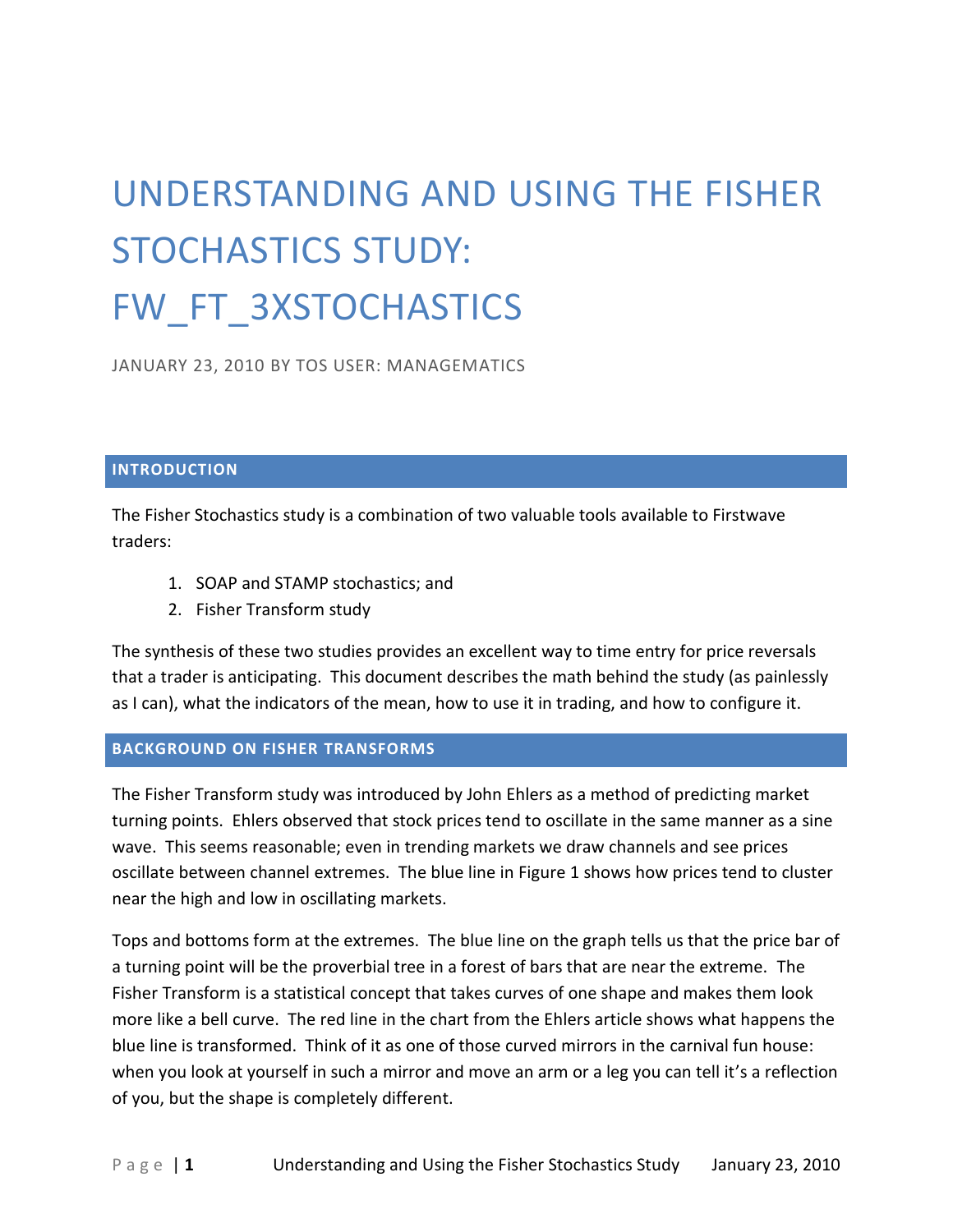In the context of stock prices the fisher transform funny mirror spreads out the deepest and darkest part of the forest so that it's easier to find the tree that represents a top or bottom.



**Figure 1 - Distribution of oscillating prices and transformed oscillating prices**

Ehlers's paper doesn't fully explain one step that he takes in his study. After transforming signals he takes a continuous exponential moving average of the transformed value with alpha of 0.5. It's unclear to me if there is a theoretical reason to take this, but it is clear to me that without it that the Fisher Transform wouldn't do much. While the fisher transform will change the shape of prices, If prices go up then the transformed price will go up and if prices go down then the transformed price goes down. This is just like the funny mirror. Even though you look different, your eyes remain above your nose and your nose remains above your mouth, etc. However, after the EMA, it is possible for prices to go up and the curve to go down. In the fisher transform study this would indicate a top.

## **EXPANDING THE FISHER TRANSFORM THROUGH STOCHASTICS**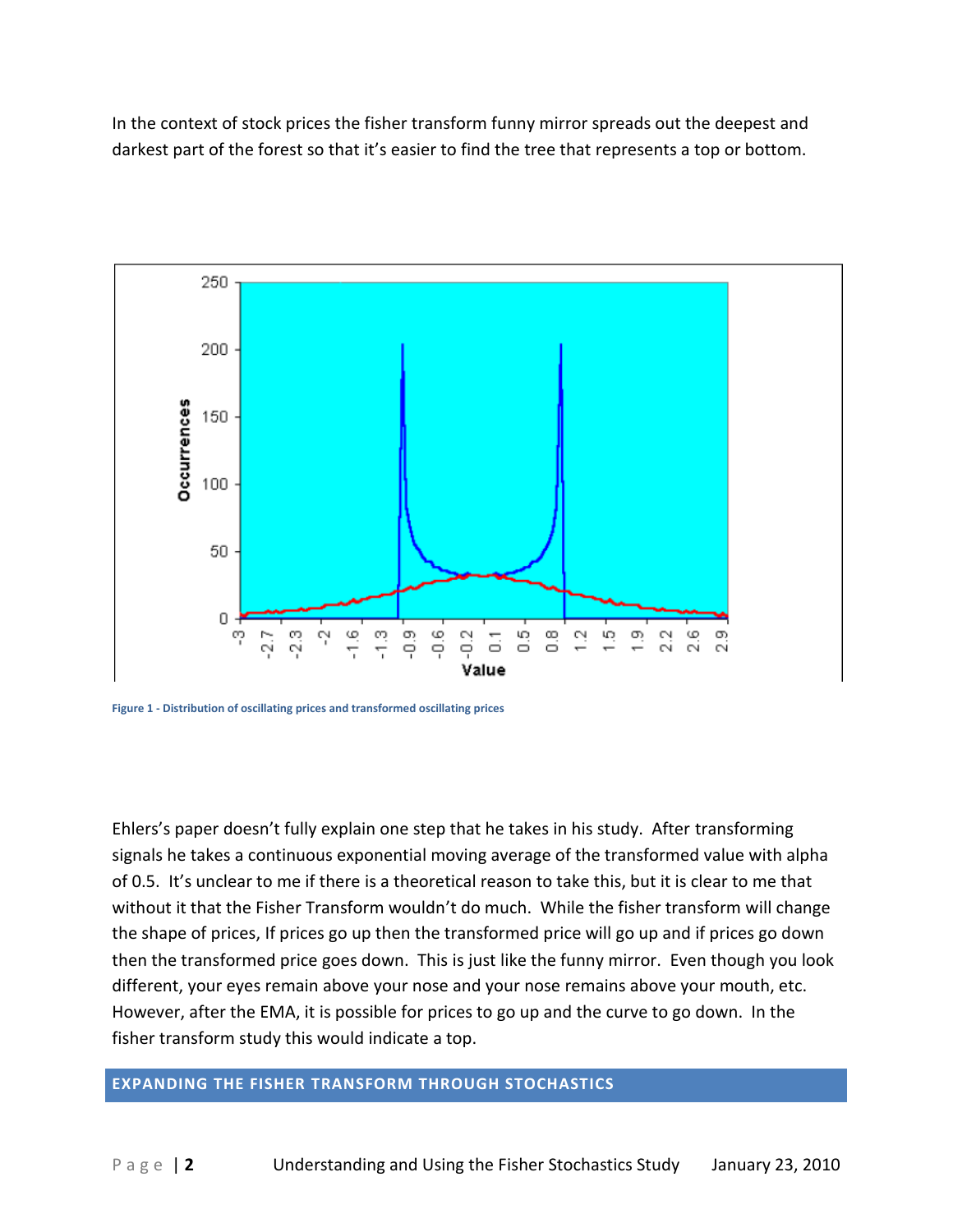Like the Fisher Transform study, stochastics have been used to help identify turning points. A stochastic %K line can identify when prices are pushing their highs or lows, but not so good a job at determining when trend will change and reverse. A cross of a slower-moving %D line is often used to signal that a trend change may be occurring.

The important observation for the Fisher Stochastics study is that we are most interested in the overbought and oversold areas because stochastics will be in this area when trend changes occur. We want to shine a light on this areas and try to find a way to overcome a typical problem with stochastics: it's great for identifying overbought or oversold conditions but not as good at predicting when that condition will change.

So we introduce the Fisher Transform as a way to shine a brighter light on the overbought and oversold portions of the %K line. When the transformed %K turns upward it indicates a potential end to a downtrend and when the transformed %K turns downward it indicates a potential end of an uptrend.

# **THE FISHER STOCHASTICS STUDY**

# AN OVERVIEW:

The Fisher Stochastics study has four lines:

- 1. A cyan line representing Ehlers's Fisher Transform of price.
- 2. A yellow line representing the transform of stochastics (5,3).
- 3. A green line representing the transform of stochastics (8,5).
- 4. A magenta line representing the transform of stochastics (17,5).

These lines are shown in Figure 2 and each has an identical interpretation: when they turn upward an uptrend may be starting and when they turn downward a downtrend may be starting. The study indicates these reversals with arrows (cyan arrows when the cyan line changes direction, yellow when the yellow line changes direction, etc…). When trend changes the cyan and yellow lines usually move first. They will give the first indication but it is more likely to be a false positive. The green fires later, followed by the magenta. These later signals are more likely to identify a true change in trend, but may also fire later.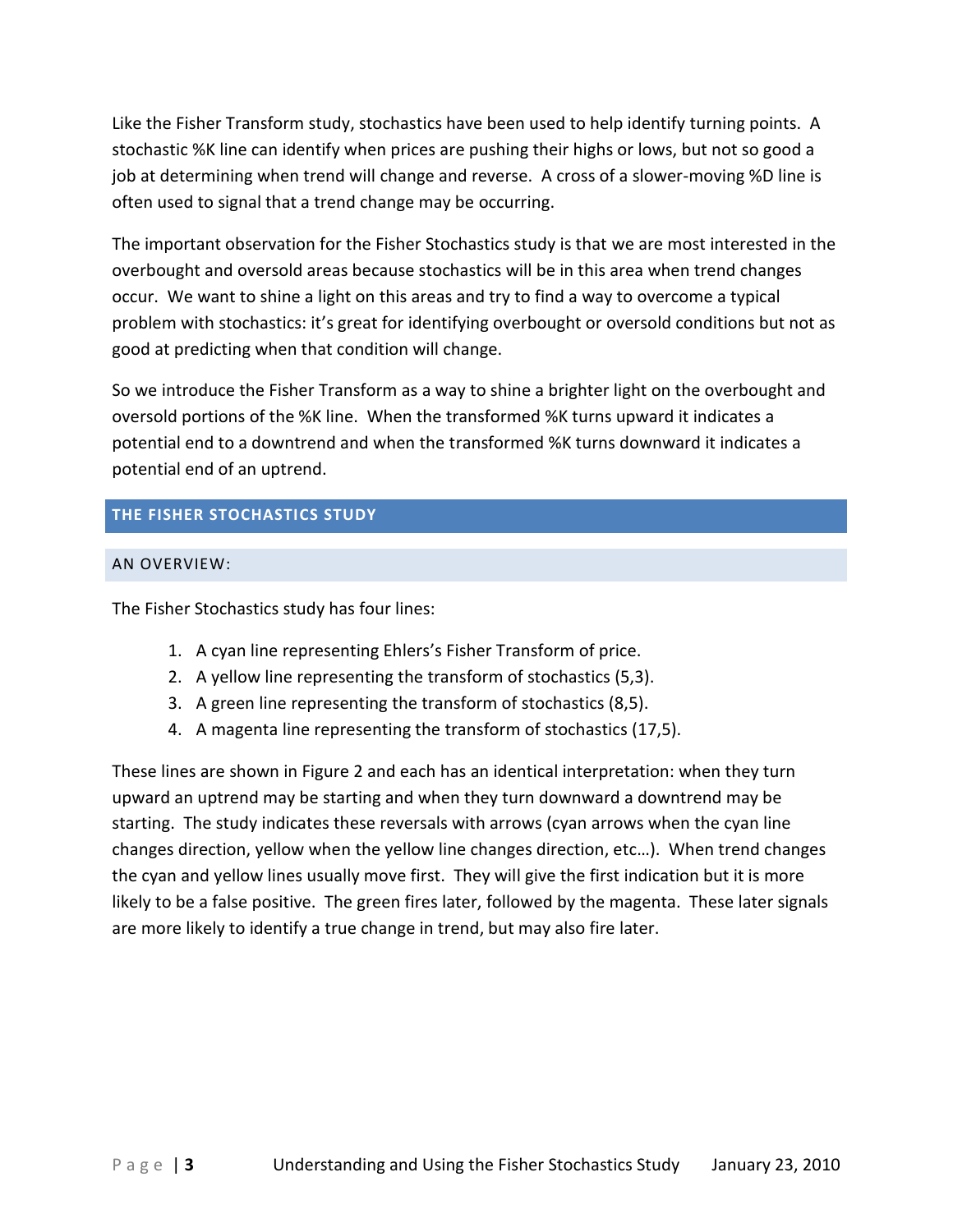

**Figure 2 - Indicators in the Fisher Stochastics study**

There is also valuable information in the relationship of Fisher Stochastic lines to each other. In much the same way as a Stochastic cross of %K and %D, or a cross of Stochastics (5,3) and Stochastics (8,5) as described in the Firstwave SOAP CD, crosses of transformed stochastics can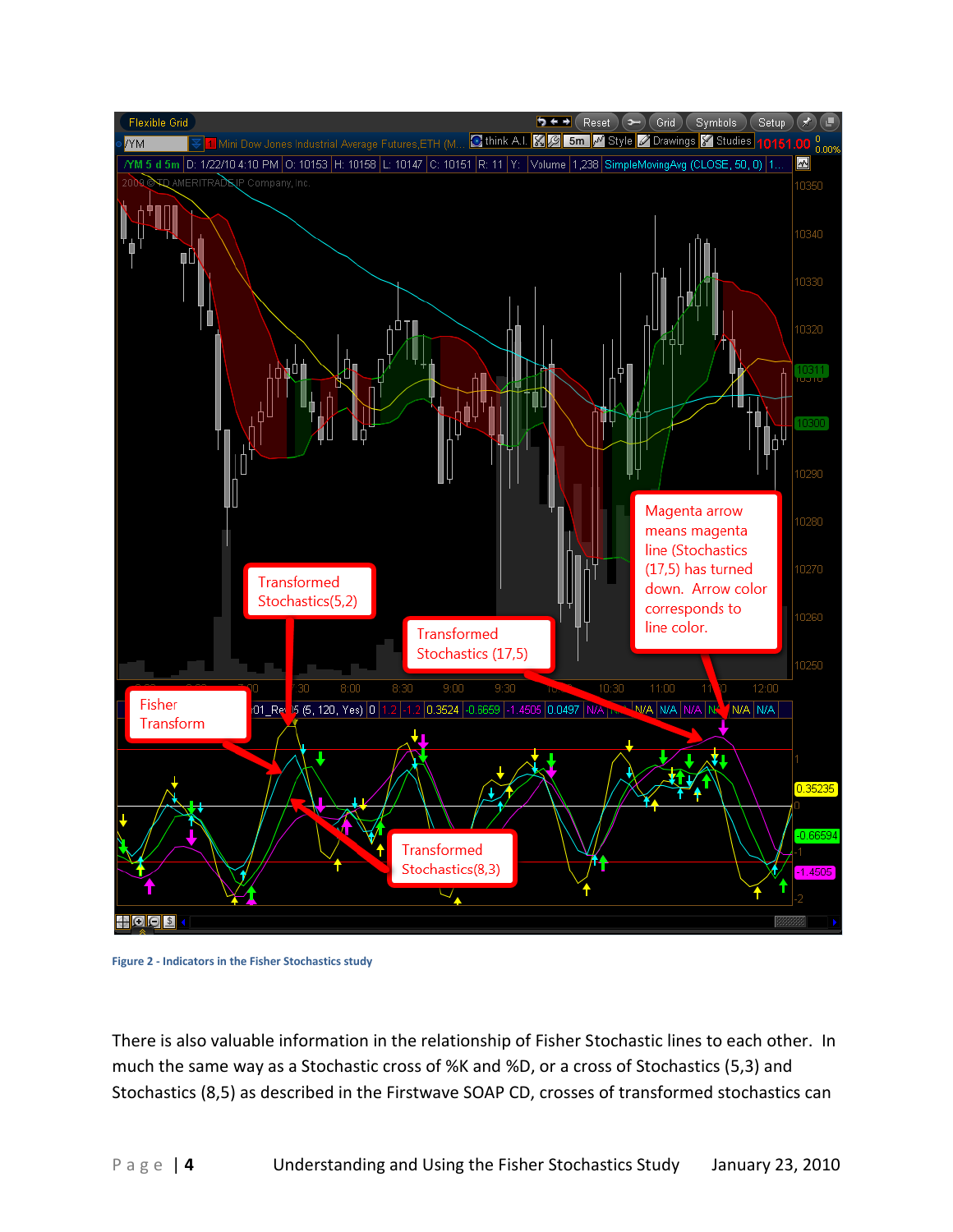indicate turns. With all lines in overbought or oversold, yellow crossing green would provide an early warning and yellow and green crossing magenta would confirm.

When the Fisher Stochastics study is configured to show SOAP signals as described in the configuration section vertical lines will be placed on the study to show the location of stochastic crosses as shown in Figure 3. They are interpreted as follows:

- Green line labeled "SOAP": SOAP buy signal.
- Red line labeled "SOAP": SOAP sell signal.
- Blue line: template buy signal.
- Yellow line: template sell signal.

Note that TOS places vertical lines just to the left of the bar where the signal occurs so if there is a SOAP signal and a fisher arrow on the same bar it will look like the vertical line for the SOAP is just to the left of the arrow as opposed to running right through the middle of the arrow.



**Figure 3 - Fisher Stochastics study with SOAP lines**

# CONFIGURING FISHER STOCHASTICS

The Fisher Stochastics study has relatively few configuration parameters shown in Figure 4. The inputs have the following meaning:

- **Fisher len:** The fisher transform (cyan line) has a # of periods that it looks back. The original Ehler version uses 10, FW prefers 5 and that is the default for the study.
- **ob os:** controls the position of the overbought and oversold lines. The default value of 120 places them at +1.20 and -1.20. Transformed stochastics tend to cross this area at about the same time as regular stochastics cross 80 and 20. Changing the value to 100 would put the lines at +1.00 and -1.00.
- **hide soap:** The study has the ability to count stochastic crosses for SOAP signal as vertical lines. Note this is a cross of the untransformed stochastics – in other words the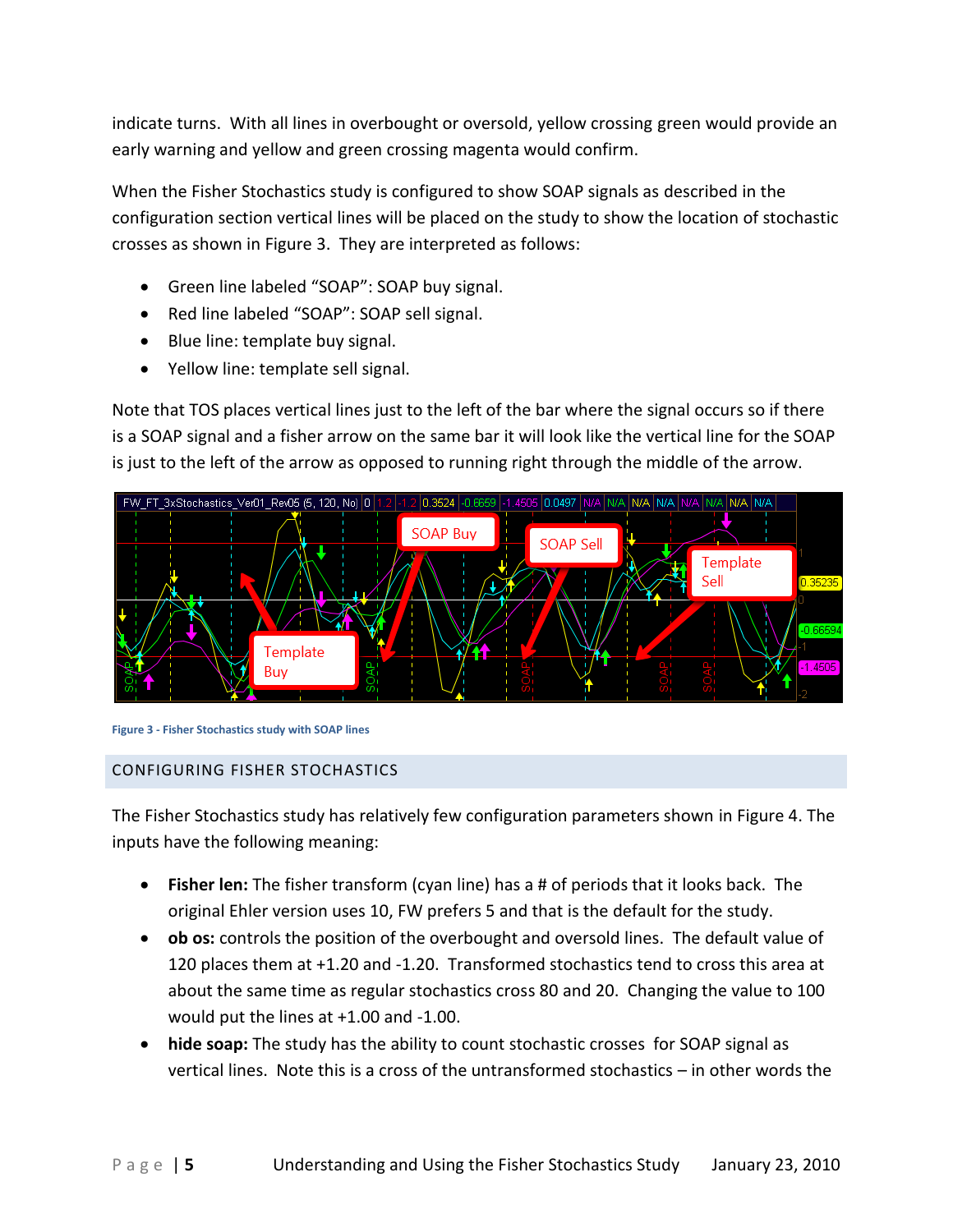lines appear at the exact same time as arrows on the SOAPCount study and not necessarily at the same time as the crosses of Fisher Stochstics lines.

|         | Properties: FW_FT_3xStochastics_Ver01_Rev05  |  |     |           |              | Set As Default |                                                      | Reset To Factory Default                                               |   |
|---------|----------------------------------------------|--|-----|-----------|--------------|----------------|------------------------------------------------------|------------------------------------------------------------------------|---|
| Inputs: | fisher len<br>5<br>ob os<br>No.<br>hide soap |  | 120 |           |              | Options:       |                                                      | On upper subgraph<br>Show study<br>Show plot names<br>Show input names |   |
| Plots:  | <b>FT</b>                                    |  |     |           |              |                | [FS17x5u FS8x5u FS5x3u FTu FS17x5d FS8x5d FS5x3d FTd |                                                                        |   |
|         | ZeroLine                                     |  | obl | osl       | <b>FS5x3</b> |                | <b>FS8x5</b>                                         | <b>FS17x5</b>                                                          |   |
|         | Type:<br>Style:                              |  |     | Show plot |              |                |                                                      |                                                                        |   |
|         |                                              |  |     |           | Show bubble  |                |                                                      |                                                                        |   |
|         | Width:                                       |  |     |           |              |                |                                                      |                                                                        | 篾 |
|         | Color:                                       |  |     |           |              |                |                                                      |                                                                        |   |

**Figure 4 - Fisher Stochastics Configuration**

# USING FISHER STOCHASTICS TO TIME TRADE ENTRY

The Fisher Stochastics study is most powerful when used to time an anticipated move. That move could be:

- a turn from a key level in a MAP pattern;
- price reversing at a pivot;
- price reversing at the completion of an Elliott wave pattern; or
- price reversing at key support or resistance.

The hourly chart of /YM in Figure 5 shows three great examples of using the Fisher Stochastics study this way.

When price reaches the woodie pivot at note 1 it pauses as expected and could either bounce or continue through the pivot. A SOAP buy, and up arrows for each line in the Fisher Stochastics study indicate price is expected to move up. An aggressive trader could buy at the close of the bar where the yellow and blue arrows show and price still has 123 ticks to capture to the upside. A more conservative trader could wait one bar for a break of MOBO and the green magenta Fisher Stochastics arrows. There are still 71 ticks to capture after this signal.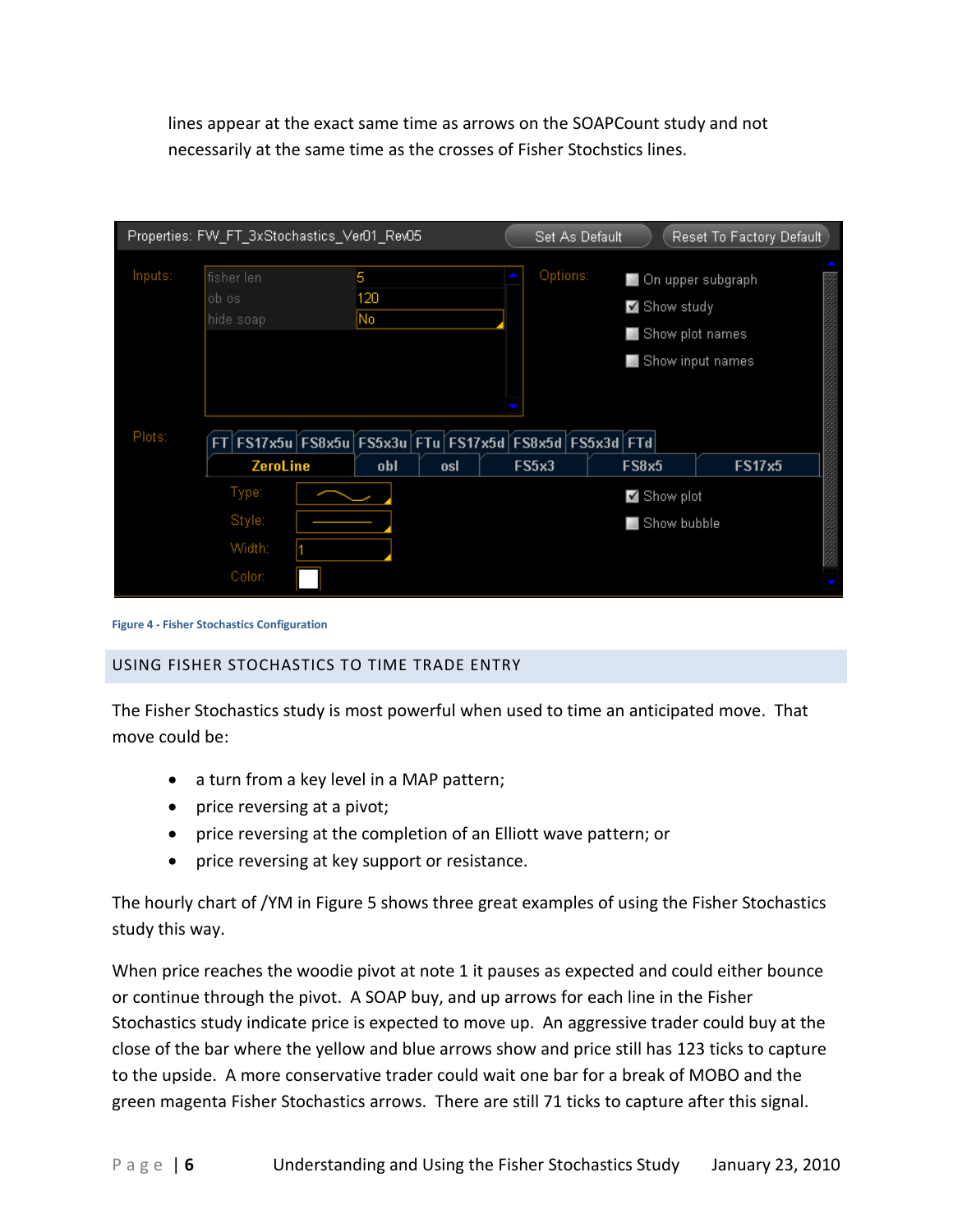Note 2 has a similar bounce from a woodie pivot confirmed by SOAP and Fisher Stochastics.

Note 3 shows an example of using the Fisher Stochastics to help time an entry of a move predicted by a MAP pattern. A break below the 20 MA followed by a failed retest gives a warning to be alert to a possible MAP breakdown occurring. A break of the 50 continues the pattern and so a Firstwave student would looking for an opportunity to sell a failure at the 50. In this case, we only get an air kiss of the 50 and are left with a question of whether another attempt will be made. The magenta arrow can be used to time an entry. That might make for a nervous trade, because it would have you waiting out a bounce > 58 ticks. Looking at the signals on a 5 minute chart combined with the one hour chart will give good signals.

The important thing to remember is that the Fisher Stochastics are most valuable in signaling an expected move as opposed to being the one signal to enter a trade.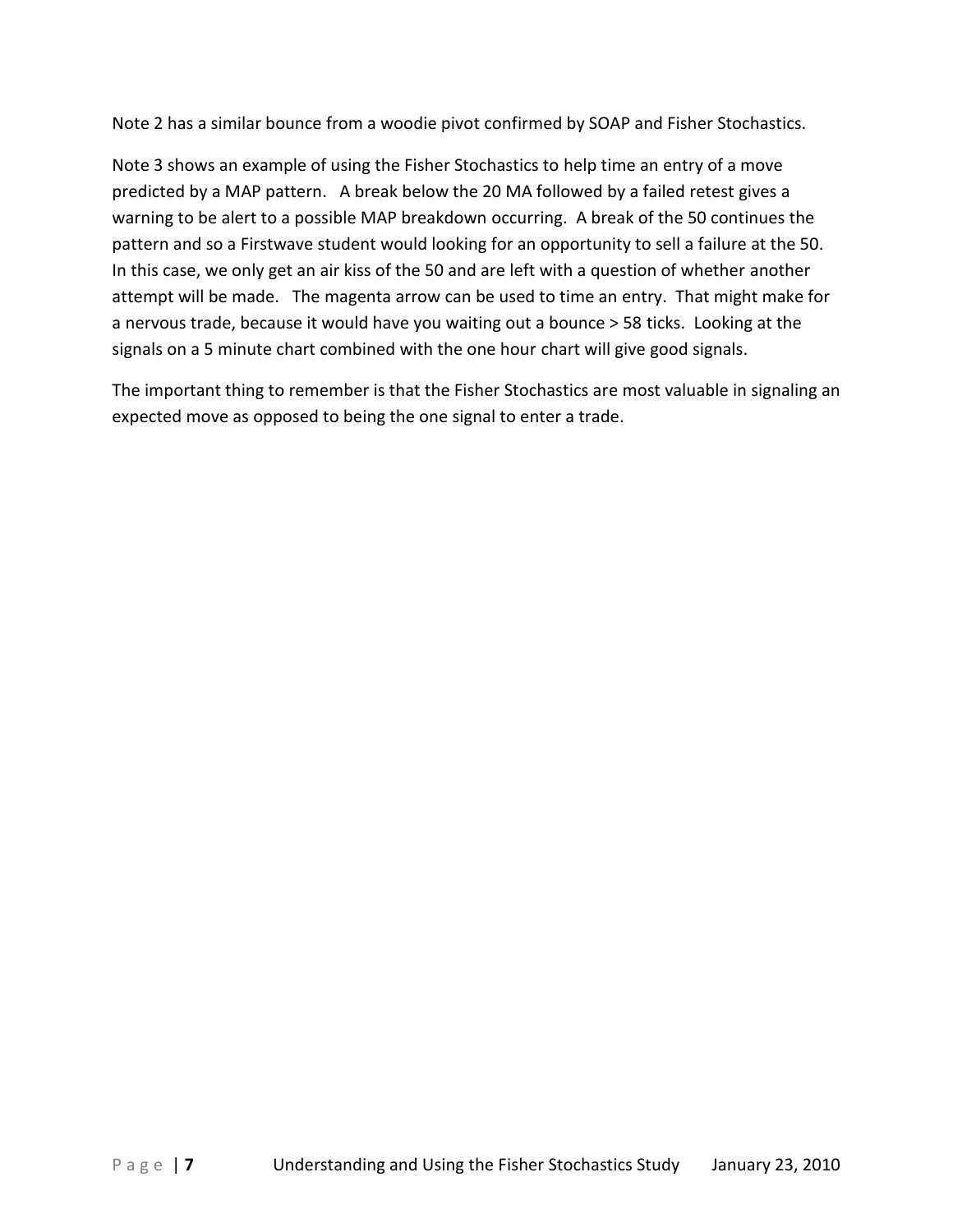

**Figure 5 - Timing anticipated turning points with Fisher Stochastics**

#### COMMON PATTERNS

The "1-2 Punch" signal shown in Figure 6 is a good signal for short-term charts such as 5 minute or 333 tick. A 1-2 punch occurs when you receive a SOAP buy or sell and then EXACTLY one bar later receive a Magenta arrow in the same direction of SOAP. This is not necessarily a longterm change of trend, but may provide good short term moves like the 30 tick move shown in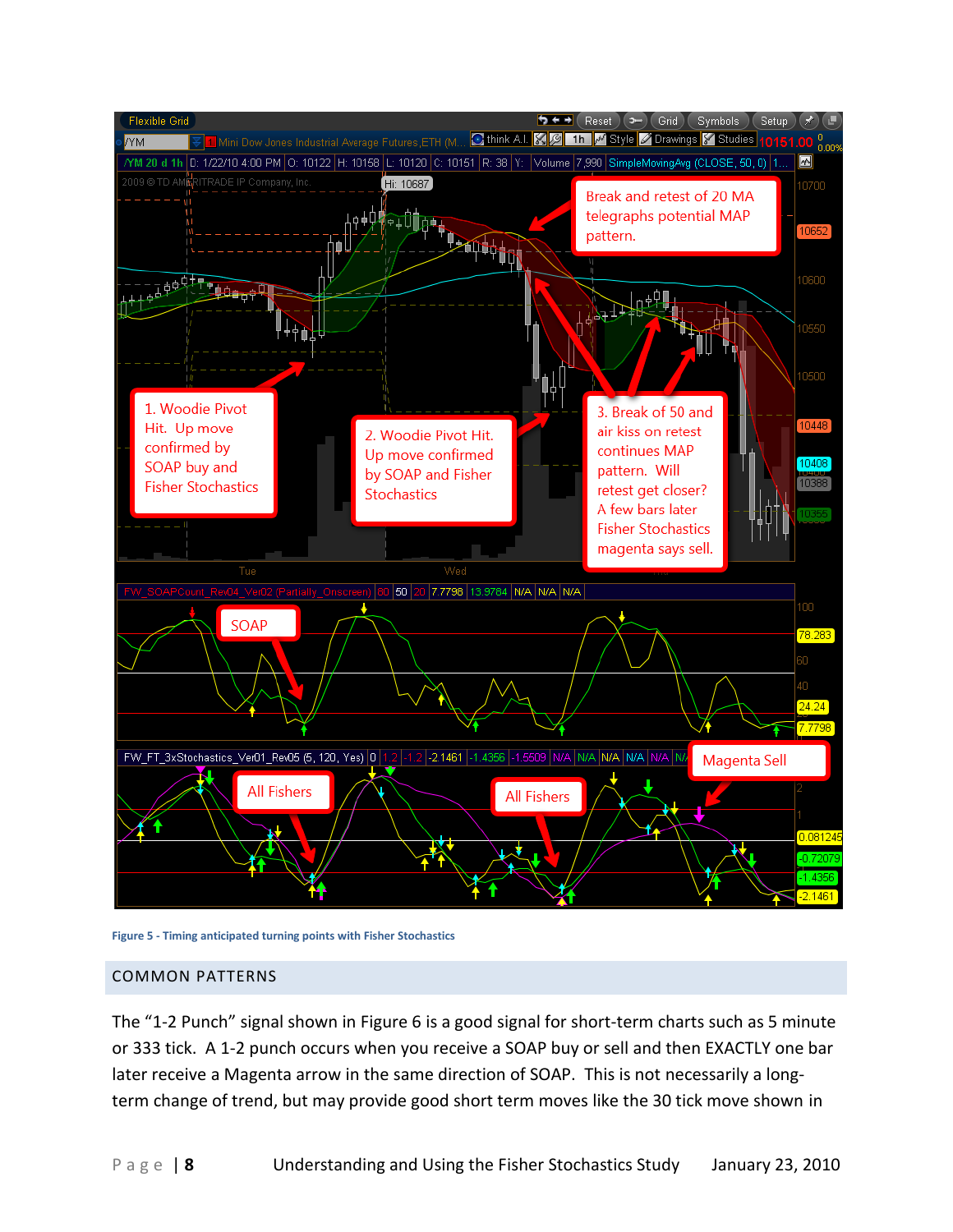the example. Moves may also happen when the magenta arrow occurs on the same bar as SOAP or 2 bars after, but in my experience in these fail a greater percentage of the time.

None of these patterns is foolproof, so always correlate with other indicators and other timeframes. As discussed above, the study works best as a timing method for anticipated moves. The patterns in this section which are signals all by themselves can be profitable, but they will dramatically underperform using the study as a timing method in a comprehensive system.

The 123 cluster signal occurs when three alternating arrows occur in close proximity outside of the overbought or oversold lines as shown in Figure 7 . The signal is strongest with magenta arrows, but a cluster of green arrows can also work. A variation of this signal is the 123 cluster with SOAP. This signal occurs when there is a SOAP buy or sell signal in the same direction as the 123 cluster as shown in Figure 8. The SOAP signal should be within a bar or two of the last arrow in the cluster.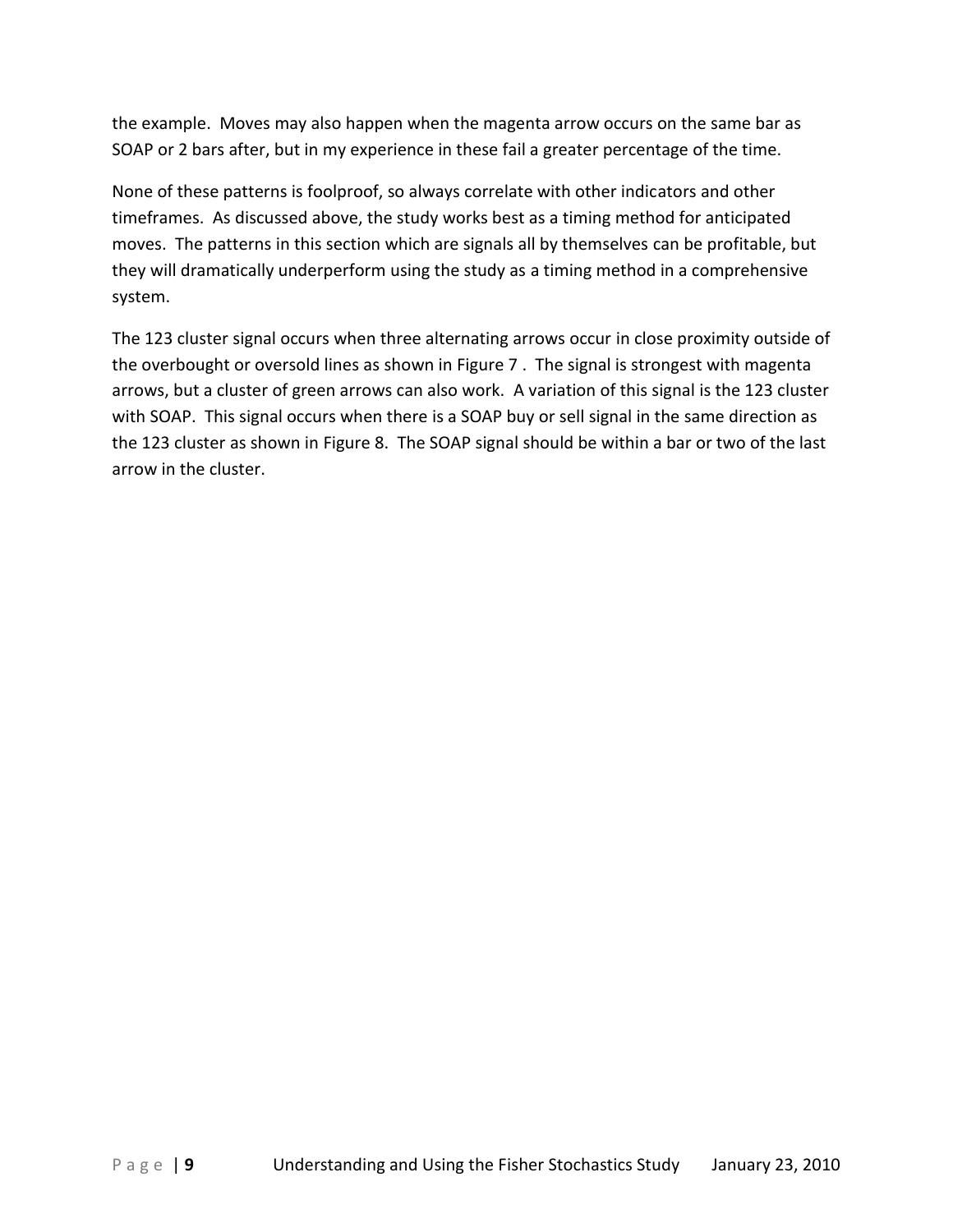

**Figure 6 - 1-2 Punch buy signal**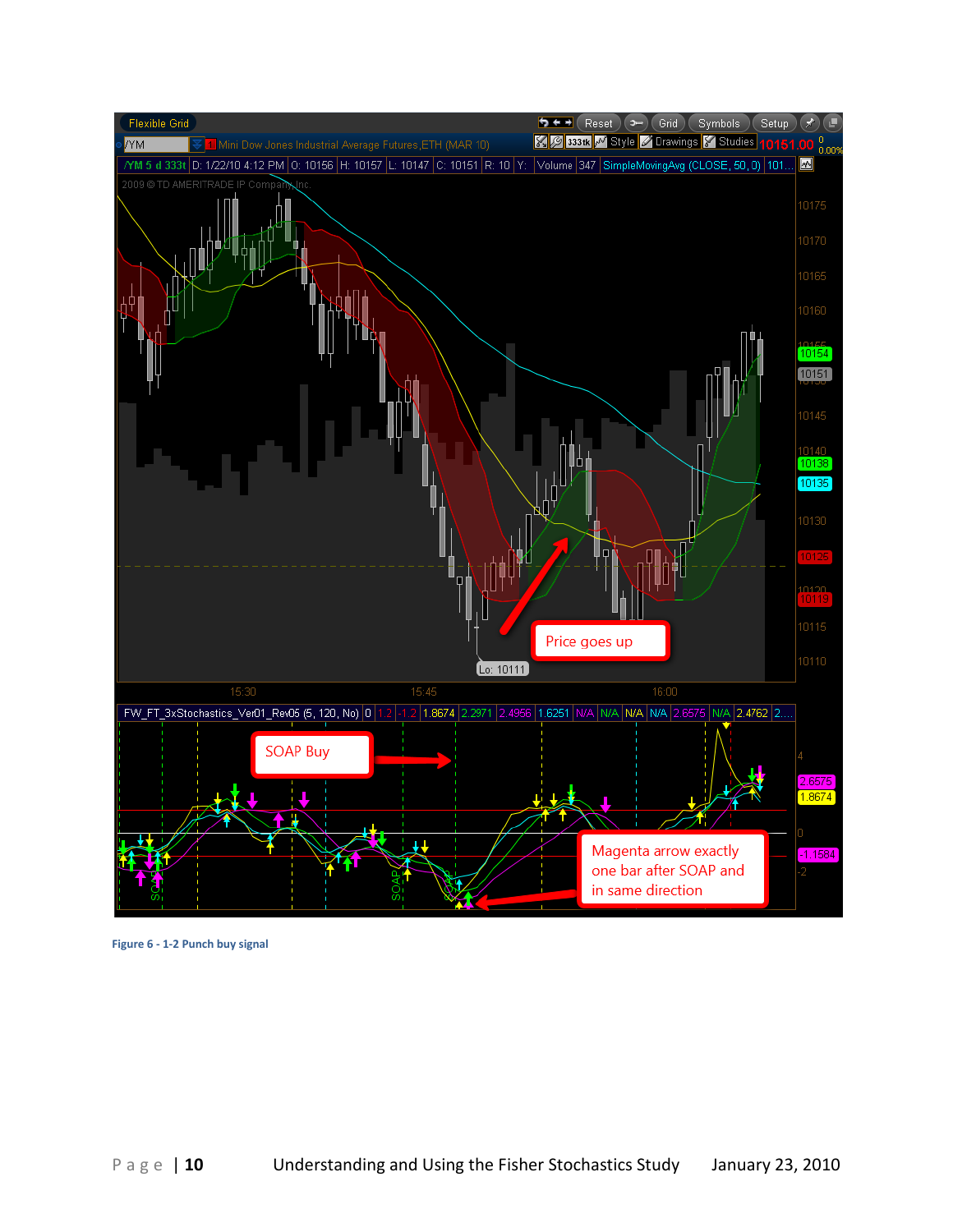

**Figure 7 - 123 Cluster Sell Signal**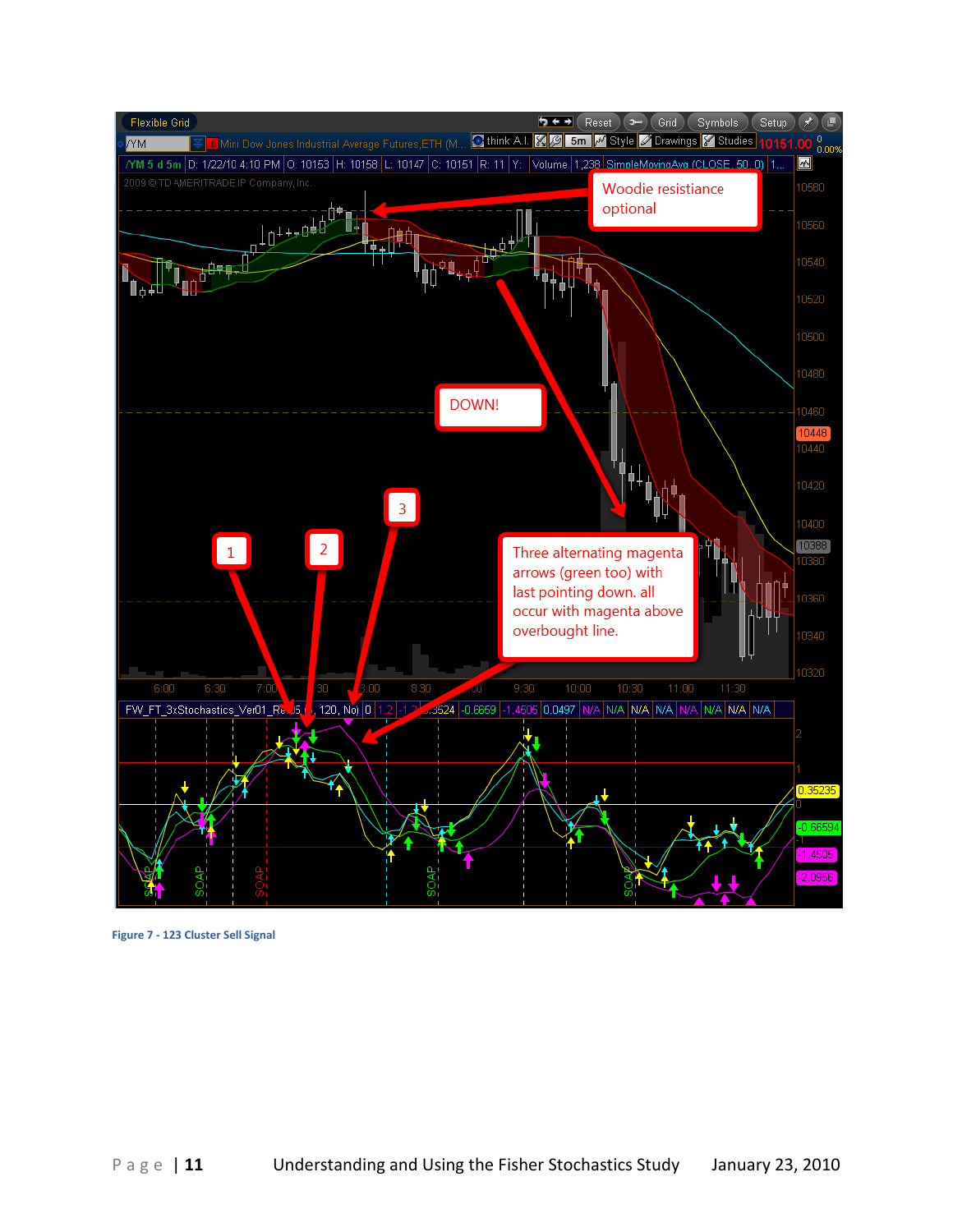

**Figure 8 - 123 Cluster with SOAP buy signal**

Clusters can sometimes be more than 3 arrows. Clusters of 5, 7, etc… can lead to good moves. Of course if 5 can lead to a good move that's a good indication that a cluster of 3 doesn't always result in predicted move. These signals do fail. Sometimes these failures are predictable such as in Figure 9. Strong trend is obvious with MOBO and CCI and should raise warning flags. Always correlate with other signals and timeframes. Even then trades can go wrong, so proper money management is critical.